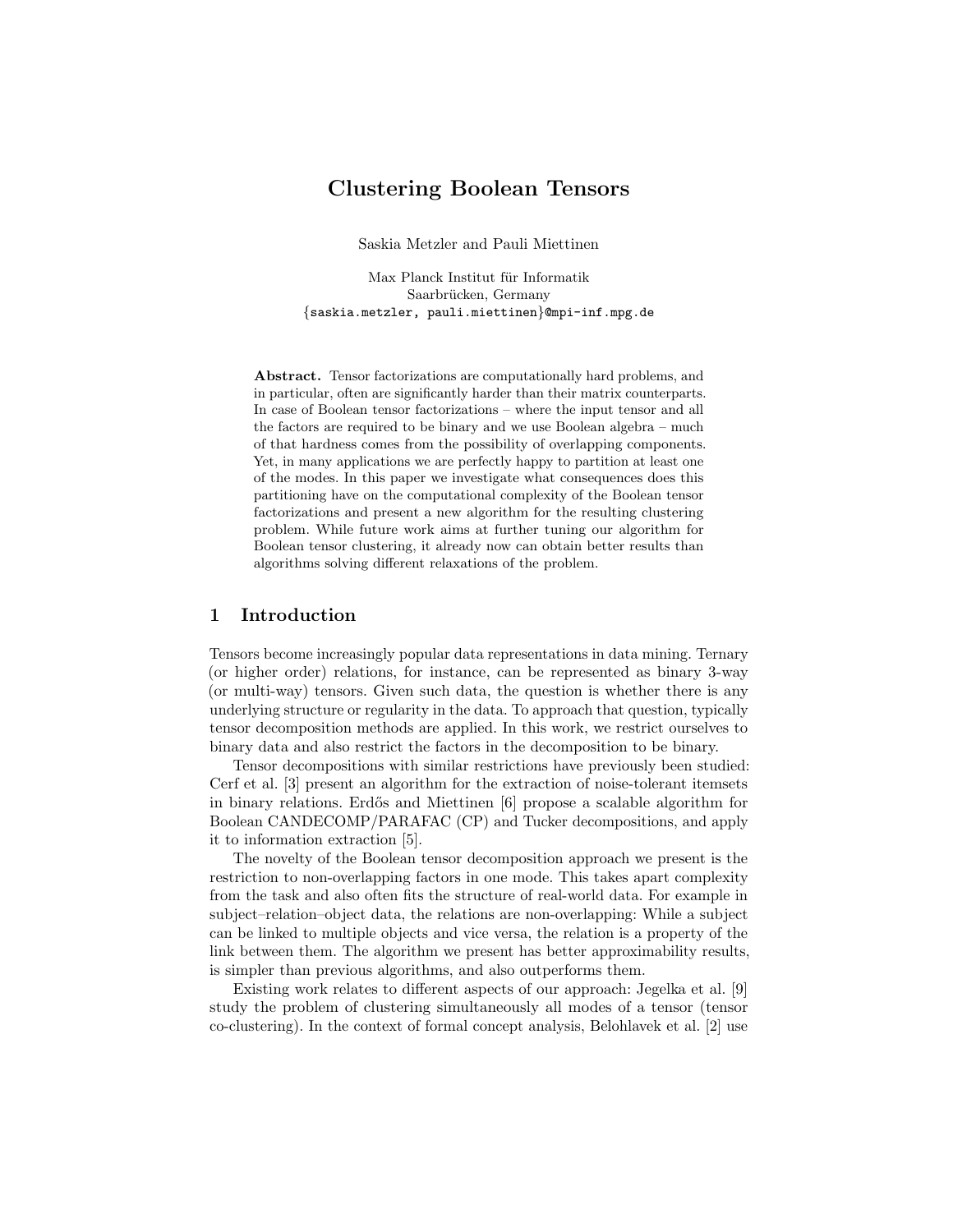triadic concepts to obtain an optimal decomposition of three-way binary data. That approach is extended to approximate solutions by Ignatov et al. [8]. Huang et al. [7] and Liu et al. [12] (among others) study the problem where only one mode is clustered and the remaining modes are represented using a low-rank approximation. The latter form is closer to what we study in this paper, but the techniques used in the continuous methods do not apply to the binary case.

## 2 Preliminaries

Throughout this paper, we indicate vectors as bold lower-case letters  $(v)$ , matrices as bold upper-case letters  $(M)$ , and tensors as bold upper-case calligraphic letters  $(\mathcal{T})$ . Element  $(i, j, k)$  of a 3-way tensor  $\mathcal X$  is denoted as  $x_{ijk}$ . A colon in a subscript denotes taking that mode entirely; for example,  $\mathbf{X}_{::k}$  is the kth frontal slice of  $\mathcal{X}$  (shorthand  $X_k$ ).

A tensor can be unfolded into a matrix by arranging its fibers (i.e. its columns, rows, or tubes in case of a 3-way tensor) as columns of a matrix. For a mode-n matricization, mode-n fibers are used as the columns and the result is  $\mathbf{X}_{(n)}$ .

The outer product of vectors is denoted by  $\boxtimes$ . For vectors **a**, **b**, and **c** of length n, m, and l,  $\mathcal{X} = a \boxtimes b \boxtimes c$  is an n-by-m-by-l tensor with  $x_{ijk} = a_i b_j c_k$ .

The Boolean tensor sum of binary tensors  $\mathcal X$  and  $\mathcal Y$  is defined as  $(\mathcal X \vee \mathcal Y)_{ijk} =$  $x_{ijk} \vee y_{ijk}$ . For binary matrices X and Y where X has r columns and Y has r rows their *Boolean matrix product*,  $\mathbf{X} \circ \mathbf{Y}$ , is defined as  $(\mathbf{X} \circ \mathbf{Y})_{ij} = \bigvee_{k=1}^{r} x_{ik}y_{kj}$ . The Boolean matrix rank of a binary matrix  $A$  is the least r such that there exists a pair of binary matrices  $(X, Y)$  of inner dimension r with  $A = X \circ Y$ .

Definition 1 (Boolean tensor rank). The Boolean rank of a 3-way binary tensor  $\mathcal{X}$ , rank $_B(\mathcal{X})$ , is the least integer r such that there exist r triplets of binary vectors  $(\mathbf{a}_i, \mathbf{b}_i, \mathbf{c}_i)$  with  $\mathcal{X} = \bigvee_{i=1}^r \mathbf{a}_i \boxtimes \mathbf{b}_i \boxtimes \mathbf{c}_i$ .

A binary matrix  $X$  is a *cluster assignment matrix* if each row of  $X$  has exactly one non-zero element. In that case the Boolean matrix product corresponds to the regular matrix product,  $X \circ Y = XY$ .

For a tensor  $\mathcal{X}, |\mathcal{X}|$  denotes its number of non-zero elements. The Frobenius norm of a 3-way tensor  $\mathcal{X}$  is  $\|\mathcal{X}\| = \sqrt{\sum_{i,j,k} x_{ijk}^2}$ . If  $\mathcal{X}$  is binary,  $|\mathcal{X}| = \|\mathcal{X}\|^2$ . The *similarity* between two *n*-by-*m*-by-*l* binary tensors  $\mathcal{X}$  and  $\mathcal{Y}$  is defined as  $\textsf{sim}(\boldsymbol{\mathcal{X}}, \boldsymbol{\mathcal{Y}}) = \textit{nml} - |\boldsymbol{\mathcal{X}} - \boldsymbol{\mathcal{Y}}|.$ 

Let X be  $n_1$ -by- $m_1$  and Y be  $n_2$ -by- $m_2$  matrix. Their Kronecker (matrix) product,  $X \otimes Y$ , is the  $n_1 n_2$ -by- $m_1 m_2$  matrix defined by

$$
\boldsymbol{X} \otimes \boldsymbol{Y} = \begin{pmatrix} x_{11} \boldsymbol{Y} & x_{12} \boldsymbol{Y} & \cdots & x_{1m_1} \boldsymbol{Y} \\ x_{21} \boldsymbol{Y} & x_{22} \boldsymbol{Y} & \cdots & x_{2m_1} \boldsymbol{Y} \\ \vdots & \vdots & \ddots & \vdots \\ x_{n_1 1} \boldsymbol{Y} & x_{n_1 2} \boldsymbol{Y} & \cdots & x_{n_1 m_1} \boldsymbol{Y} \end{pmatrix}.
$$

The Khatri–Rao (matrix) product of  $X$  and  $Y$  is defined as 'column-wise Kronecker'. That is, X and Y must have same number of columns  $(m_1 = m_2 =$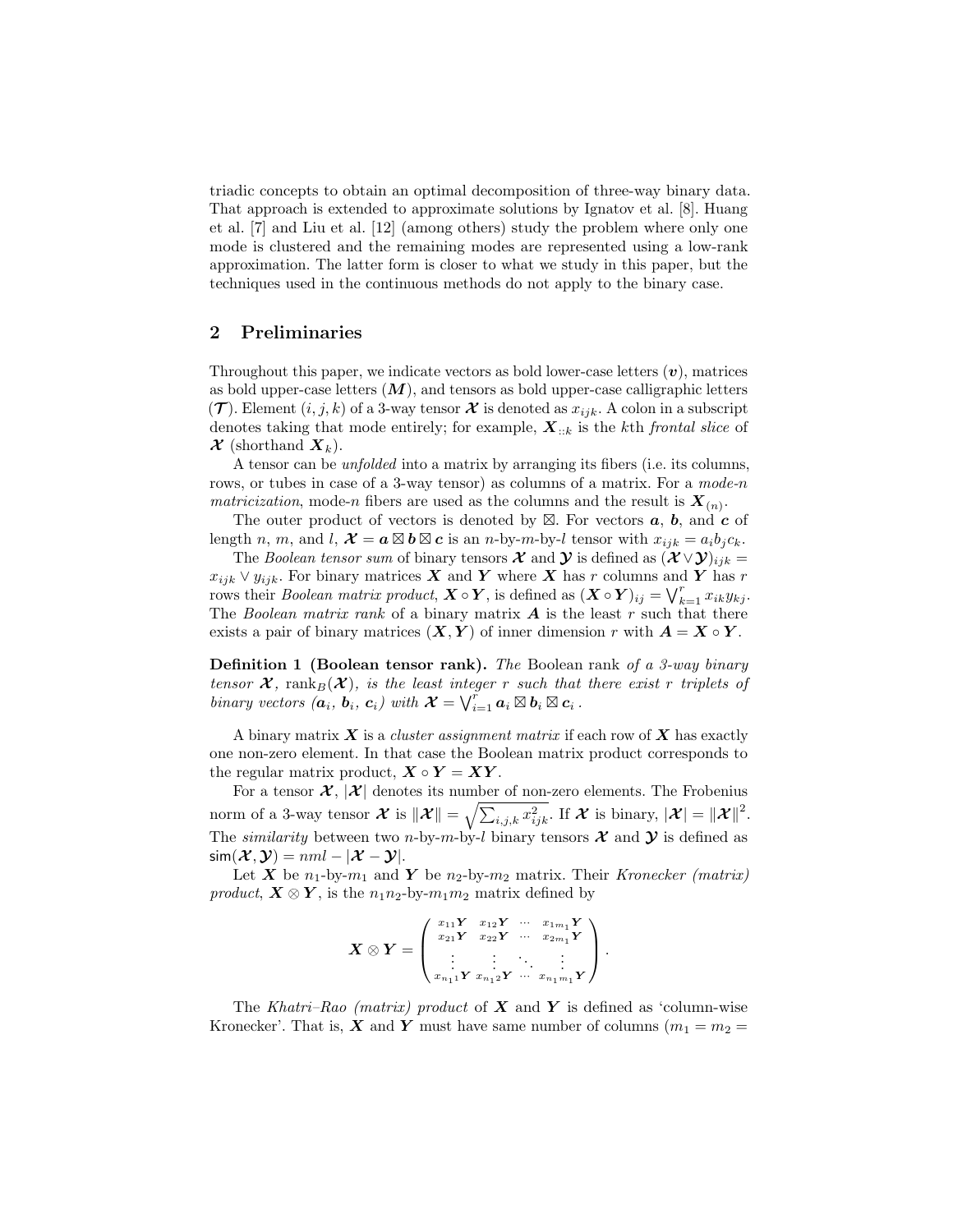m), and their Khatri–Rao product  $X \odot Y$  is the  $n_1 n_2$ -by-m matrix defined as  $X \odot Y = (\pmb{x}_1 \otimes \pmb{y}_1, \pmb{x}_2 \otimes \pmb{y}_2, \dots, \pmb{x}_m \otimes \pmb{y}_m).$  Notice that if  $\pmb{X}$  and  $\pmb{Y}$  are binary, so are  $X \otimes Y$  and  $X \odot Y$ .

The Boolean tensor CP decomposition mirrors the standard tensor CP decomposition.

**Definition 2 (Boolean CP).** Given an n-by-m-by-l binary tensor  $\mathcal{X}$  and an integer r, find binary matrices  $\bf{A}$  (n-by-r),  $\bf{B}$  (m-by-r), and  $\bf{C}$  (l-by-r) such that they minimize  $|\boldsymbol{\mathcal{X}} - \bigvee_{i=1}^r \boldsymbol{a}_i \boxtimes \boldsymbol{b}_i \boxtimes \boldsymbol{c}_i|.$ 

Following Kolda and Bader [11], we use  $[[A, B, C]]$  to denote the normal 3-way CP and  $[[A, B, C]]_B$  for the Boolean CP. We can also write the Boolean CP as matrices using unfolding. The matrix product has to be the Boolean matrix product while the Khatri–Rao product is closed under the Boolean algebra:

$$
X_{(1)} = A \circ (C \odot B)^T
$$
,  $X_{(2)} = B \circ (C \odot A)^T$ ,  $X_{(3)} = C \circ (B \odot A)^T$ . (1)

Both problems, finding the least error Boolean CP decomposition and deciding the Boolean tensor rank, are NP-hard [13].

## 3 Problem Definition

We consider the variation of *tensor clustering* where the idea is to cluster one mode of a tensor and potentially reduce the dimensionality of the other modes.

Assuming a 3-way tensor and that we do the clustering in the last mode, we can express the Boolean CP clustering (BCPC) problem as follows:

**Definition 3 (BCPC).** Given a binary n-by-m-by-l tensor  $\mathcal{X}$  and an integer k, find matrices  $A \in \{0,1\}^{n \times k}$ ,  $B \in \{0,1\}^{m \times k}$ , and  $C \in \{0,1\}^{l \times k}$  such that  $C$  is a cluster assignment matrix and that the tuple  $(A, B, C)$  maximizes  $\textsf{sim}(\boldsymbol{\mathcal{X}},[[\boldsymbol{A},\boldsymbol{B},\boldsymbol{C}]]_B)$ 

To understand what BCPC does, we use the unfolding rules (1) and write  $\boldsymbol{X}_{(3)} \approx \boldsymbol{C} (\boldsymbol{B} \odot \boldsymbol{A})^T$  , where we can see that we have restricted the type of cluster centroids: While in a general clustering problem, we would aim to cluster the frontal slices of  $\mathcal X$  into k clusters each represented by an n-by-m matrix, in this setting each cluster representative has to be of type  $(\mathbf{b} \otimes \mathbf{a})^T$ . This restriction on the cluster centroids plays a crucial role in the decomposition, as we shall see shortly.

# 4 Solving Maximum-Similarity BCPC

Given a tensor  $\mathcal{X}$ , for the optimal solution to BCPC, we need matrices  $\mathbf{A}, \mathbf{B}$ , and C that maximize  $\mathsf{sim}(X_{(3)}, C(B \odot A)^T)$ . If we replace  $B \odot A$  with an arbitrary binary matrix, this would equal the hypercube segmentation problem defined in [1]: Given a set S of l vertices of the discrete d-dimensional cube  $\{0,1\}^d$ , find k vertices  $P_1, \ldots, P_k \in \{0,1\}^d$  and a partition of S into k segments to maximize  $\sum_{i=1}^{k} \sum_{c \in S} \mathsf{sim}(P_i, c)$ . Therefore we employ an algorithm that resembles those for hypercube segmentation, with the added restrictions to our centroid vectors.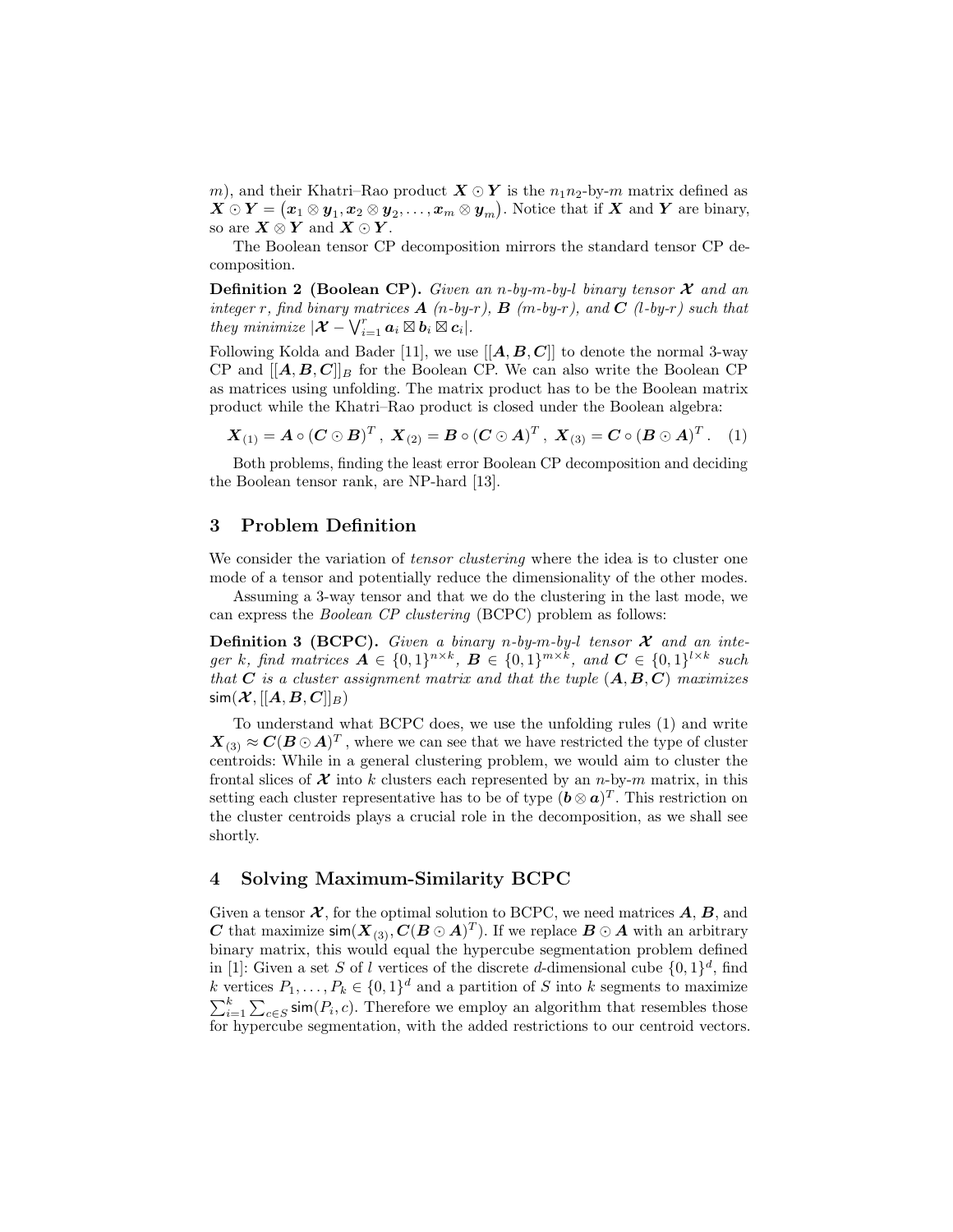Algorithm 1 SaBoTeur algorithm for the BCPC

**Input:** A 3-way binary tensor  $\mathcal{X}$ , number of clusters k, number of samples r. **Output:** Binary factor matrices  $\boldsymbol{A}$  and  $\boldsymbol{B}$ ; cluster assignment matrix  $\boldsymbol{C}$ . 1: function SaBoTeur $(\mathcal{X}, k, r)$ 2: repeat 3: Sample k rows of  $\mathbf{X}_{(3)}$  into matrix Y 4: Find binary matrices **A** and **B** that maximize  $\textsf{sim}(\boldsymbol{Y}, (\boldsymbol{B} \odot \boldsymbol{A})^T)$ 5: Cluster C by assigning each row of  $X_{(3)}$  to its closest row of  $(B \odot A)^T$ 6: **until**  $r$  resamples are done 7: return best  $A, B$ , and  $C$ 8: end function

## 4.1 The Algorithm

Alon et al. [1] gave an algorithm for the hypercube segmentation problem that obtains similarity within  $(1 - \varepsilon)$  of the optimum. The running time of the algorithm is  $e^{O((k^2/\varepsilon^2) \ln k)}$  *nml* for *n*-by-*m*-by-*l* data. While technically linear in data size, the first term turns the running time unfeasible even for moderate values of k (the number of clusters) and  $\varepsilon$ . We therefore base our algorithm on the simpler algorithm by Kleinberg et al. [10] that is based on random sampling. This algorithm obtains an approximation ratio of  $0.828 - \varepsilon$  with constant probability and running time  $O(nmlk(9/\varepsilon)^k \ln(1/\varepsilon))$ . While the running time is still exponential in  $k$ , it is dominated by the number of samples we do: each sample takes time  $O(nmlk)$  for k clusters and n-by-m-by-l data. For practical purposes, we can keep the number of samples constant (with the cost of losing approximation guarantees, though).

Our algorithm SaBoTeur (Sampling for Boolean Tensor clustering), Algorithm 1, considers only the unfolded tensor  $X_{(3)}$ . In each iteration, it samples k rows of  $X_{(3)}$  as the initial, unrestricted centroids. It then turns these unrestricted centroids into the restricted type in line 4, and then assigns each row of  $\mathbf{X}_{(3)}$  to its closest restricted centroid. The sampling is repeated multiple times, and in the end, the factors that gave highest similarity are returned.

The algorithm is extremely simple, which is an asset as it gives a very fast algorithm that, as we shall see in Section 5, also performs very well. In line 3 the algorithm samples  $k$  rows of the data as its initial centroids. Kleinberg et al. [10] proved that among the rows of  $X_{(3)}$  that are clustered into the same optimal cluster, one is a good approximation of the (unrestricted) centroid of the cluster. Intuitively, then, if we sample one row from each cluster, the sample has a high probability of inducing a close-optimal clustering.

### 4.2 Binary Rank-1 Matrix Decompositions

The final piece of the SaBoTeur algorithm is to turn the unrestricted centroids into the restricted format required by the BCPC problem (line 4). We start by showing that this problem is equivalent to finding the maximum-similarity binary rank-1 decomposition of a binary matrix: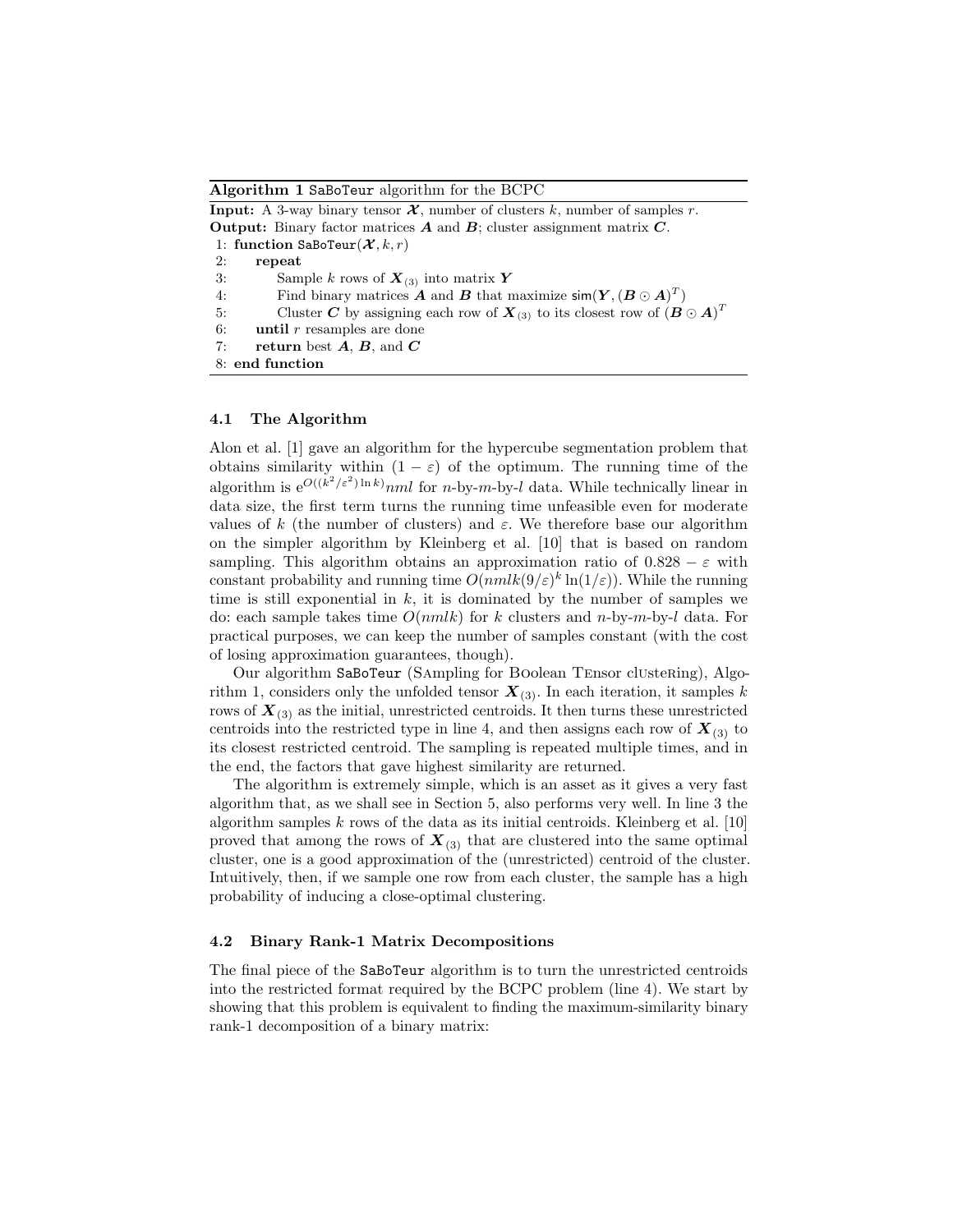Algorithm 2 Approximate maximum-similarity binary rank-1 decompositions

**Input:** An *n*-by-*m* binary matrix  $X$ . **Output:** Binary vectors  $a$  and  $b$ . 1: function  $A(X)$ 2: for all rows  $x_i$  of X do 3: Let  $\mathbf{b} = \mathbf{x}_i$ 4: Find  $\boldsymbol{a}$  maximizing  $\textsf{sim}(\boldsymbol{X}, \boldsymbol{a}\boldsymbol{b}^T)$ 5: end for 6: return best vectors  $\boldsymbol{a}$  and  $\boldsymbol{b}$ 7: end function

Definition 4 (Binary rank-1 decomposition). Given an n-by-m binary matrix  $\boldsymbol{X}$ , find an n-dimensional binary vector  $\boldsymbol{a}$  and an m-dimensional binary vector **b** that maximize  $\textsf{sim}(\boldsymbol{X}, \boldsymbol{a} \boxtimes \boldsymbol{b}).$ 

**Lemma 1.** Given an k-by-nm binary matrix  $X$ , finding n-by-k and m-by-k binary matrices **A**, **B** that maximize  $\textsf{sim}(X, (B \odot A)^T)$  is equivalent to finding the most similar binary rank-1 approximation of each row  $x$  of  $X$ , where the rows are re-shaped as n-by-m binary matrices.

*Proof.* If  $x_i$  is the *i*th row of X and  $z_i$  is the corresponding row of  $(B \odot A)^T$ , then  $\mathsf{sim}(\boldsymbol{X}, (\boldsymbol{B} \odot \boldsymbol{A})^T) = \sum_{i=1}^k \mathsf{sim}(\boldsymbol{x}_i, \boldsymbol{z}_i)$ , and hence we can solve the problem row-by-row. Let  $x = (x_{1,1}, x_{2,1}, \ldots, x_{n,1}, x_{1,2}, \ldots, x_{n,m})$  be a row of **X**. Re-write  $x$  as an *n*-by-*m* matrix in column major order.

Consider the row of  $(B\odot A)^T$  that corresponds to x, and notice that it can be written as  $(\boldsymbol{b} \otimes \boldsymbol{a})^T$ , where  $\boldsymbol{a}$  and  $\boldsymbol{b}$  be the columns of  $\boldsymbol{A}$  and  $\boldsymbol{B}$  that correspond to x. As  $(\bm{b} \otimes \bm{a})^T = (b_1 \bm{a}^T, b_2 \bm{a}^T, \cdots, b_m \bm{a}^T)$ , re-writing it similarly as x we get  $(\mathbf{b} \otimes \mathbf{a})^T = (a_1b_1, a_2b_1, \dots, a_nb_1, a_1b_2, \dots, a_nb_m) = \mathbf{a}\mathbf{b}^T = \mathbf{a} \boxtimes \mathbf{b}$ . Thus, we obtain  $\mathsf{sim}(\boldsymbol{x}, (\boldsymbol{b} \otimes \boldsymbol{a})^T) = \mathsf{sim}(\boldsymbol{Y}, \boldsymbol{a} \boxtimes$ b).  $\Box$ 

We present a simple, deterministic algorithm that approximates the maximum similarity within 0.828, Algorithm 2. It is similar to the algorithm for hypercube segmentation based on random sampling presented by Kleinberg et al. [10]. The algorithm considers every row of  $X$  as a potential vector  $\boldsymbol{b}$  and finds the best  $\boldsymbol{a}$ given **b**. Using Lemma 3.1 of [10] it is straight forward to show that the algorithm achieves the claimed approximation ratio:

Lemma 2. Algorithm 2 approximates the optimum similarity within 0.828 in time  $O(nm \min\{n, m\})$ .

*Proof.* To prove the approximation ratio, let  $\mathbf{a}^*(\mathbf{b}^*)^T$  be the optimum decomposition. Consider the rows in which  $a^*$  has 1. Per Lemma 3.1 of [10], selecting one sition. Consider the rows in which  $\mathbf{a}^*$  has 1. Per Lemma 3.1 or [10], selecting one of these rows, call it  $\mathbf{b}$ , gives us  $\text{sim}(\mathbf{X}, \mathbf{a}^* \mathbf{b}^T) \ge (2\sqrt{2} - 2)\text{sim}(\mathbf{X}, \mathbf{a}^* \mathbf{b}^T)$  (notice that  $a^*b^T$  agrees with the optimal solution in rows where  $a^*$  is zero). Selecting a that maximizes the similarity given  $\boldsymbol{b}$  can only improve the result, and the claim follows as we try every row of  $X$ .

If  $n \leq m$ , the time complexity follows as for every candidate **b** we have to make one sweep over the matrix. If  $m < n$ , we can operate on the transpose.  $\Box$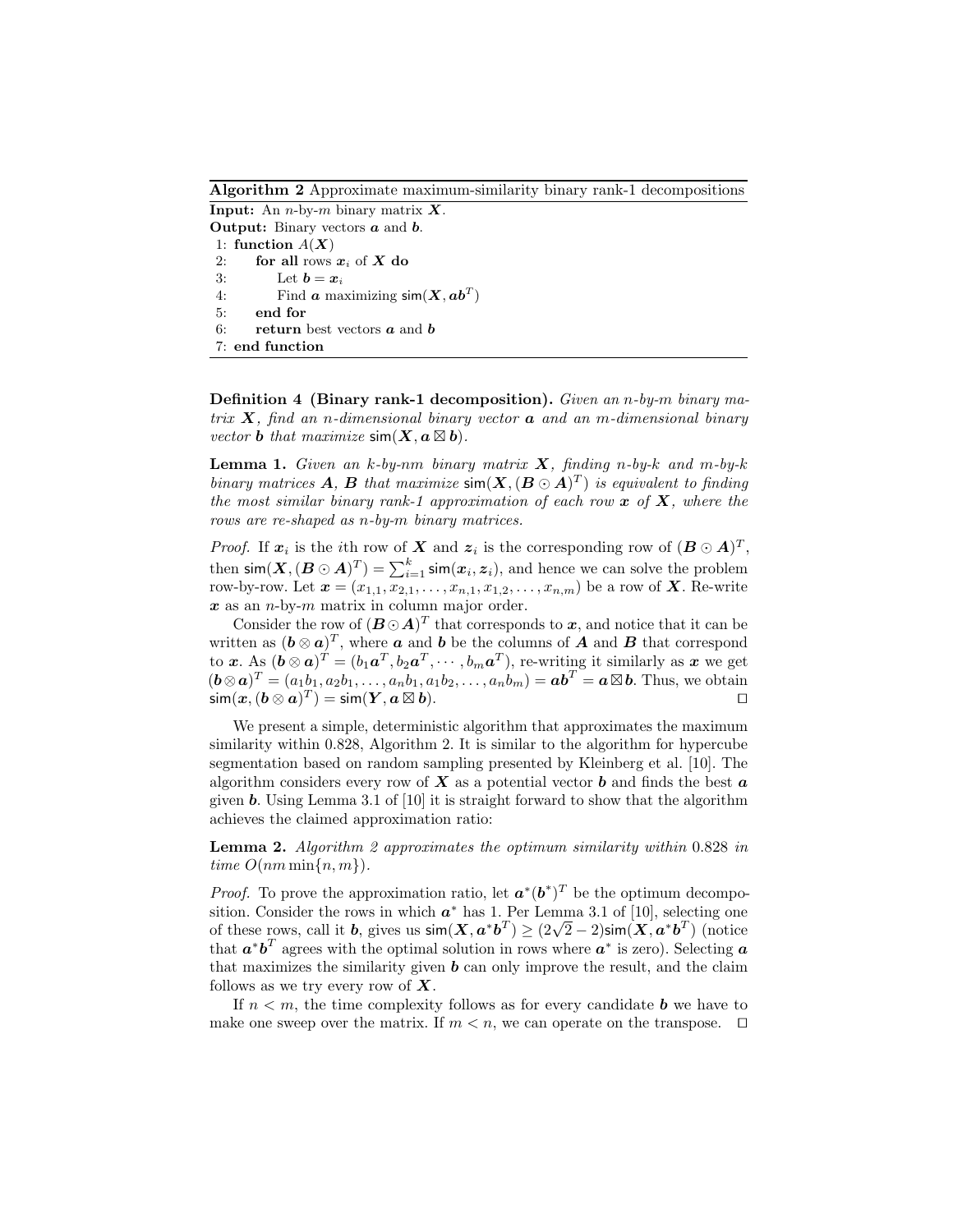#### 4.3 Discussion

Lemma 1 gives us yet another way of interpreting BCPC, namely, in BCPC each centroid must be a binary rank-1 matrix. One could define a more general variant where the centroids are arbitrary-rank binary matrices. Between these two extrema is a problem where the (Boolean) ranks of the centroids are bounded from above by some constant  $r < \min\{n, m\}$ . For such a problem, however, finding the centroids is even harder than it is now, as it essentially requires us to solve the Boolean matrix factorization problem which is a hard problem even to approximate [14].

# 5 Experimental Evaluation

### 5.1 Other Methods and Evaluation Criteria

We decided to compare SaBoTeur to other Boolean tensor CP methods, and for some real-world experiments we also used a continuous CP method.

The Boolean CP methods we used for comparison were BCP ALS [13] and Walk'n'Merge [6]. BCP ALS is based on iteratively updating the factor matrices one at a time (similarly to the classical alternating least squares optimizations), while Walk'n'Merge is a recent algorithm for highly scalable Boolean tensor factorization in sparse binary tensors. We did not use Walk'n'Merge on synthetic data as BCP ALS is expected to perform better on smaller and denser tensors [6] but we used it on larger real-world tensors; BCP ALS, on the other hand, does not scale well to larger tensors and hence we had to omit it from some experiments.

Of the continuous methods we used CP APR [4] (implementation from the Matlab Tensor Toolbox  $v2.5<sup>1</sup>$ ), an alternating Poisson regression algorithm that is specifically developed for sparse (counting) data.

For synthetic data, we report the relative similarity, that is, the fraction of the elements where the data and the clustering agree. For real-world data, we report the error measured using the squared Frobenius norm. This norm however can help the real-valued methods, as it scales all errors less than 1 down, but at the same time, small errors cumulate unlike with fully binary data. To alleviate this problem, we also rounded the reconstructed tensors from CP APR to binary tensors. From different rounding thresholds between 0 and 1 we selected the one that gave the lowest (Boolean) reconstruction error.

## 5.2 Synthetic Experiments

To test the SaBoTeur algorithm in a controlled environment we created synthetic data sets that measured the algorithm's response to (1) different numbers of clusters, (2) different density of data, and (3) different levels of noise. All tensors were 700-by-500-by-50. All data sets were created by first creating ground-truth binary factor matrices  $\vec{A}$ ,  $\vec{B}$ , and  $\vec{C}$ . The default number of clusters was 7 and

 $^{\rm 1}$  http://www.sandia.gov/~tgkolda/TensorToolbox/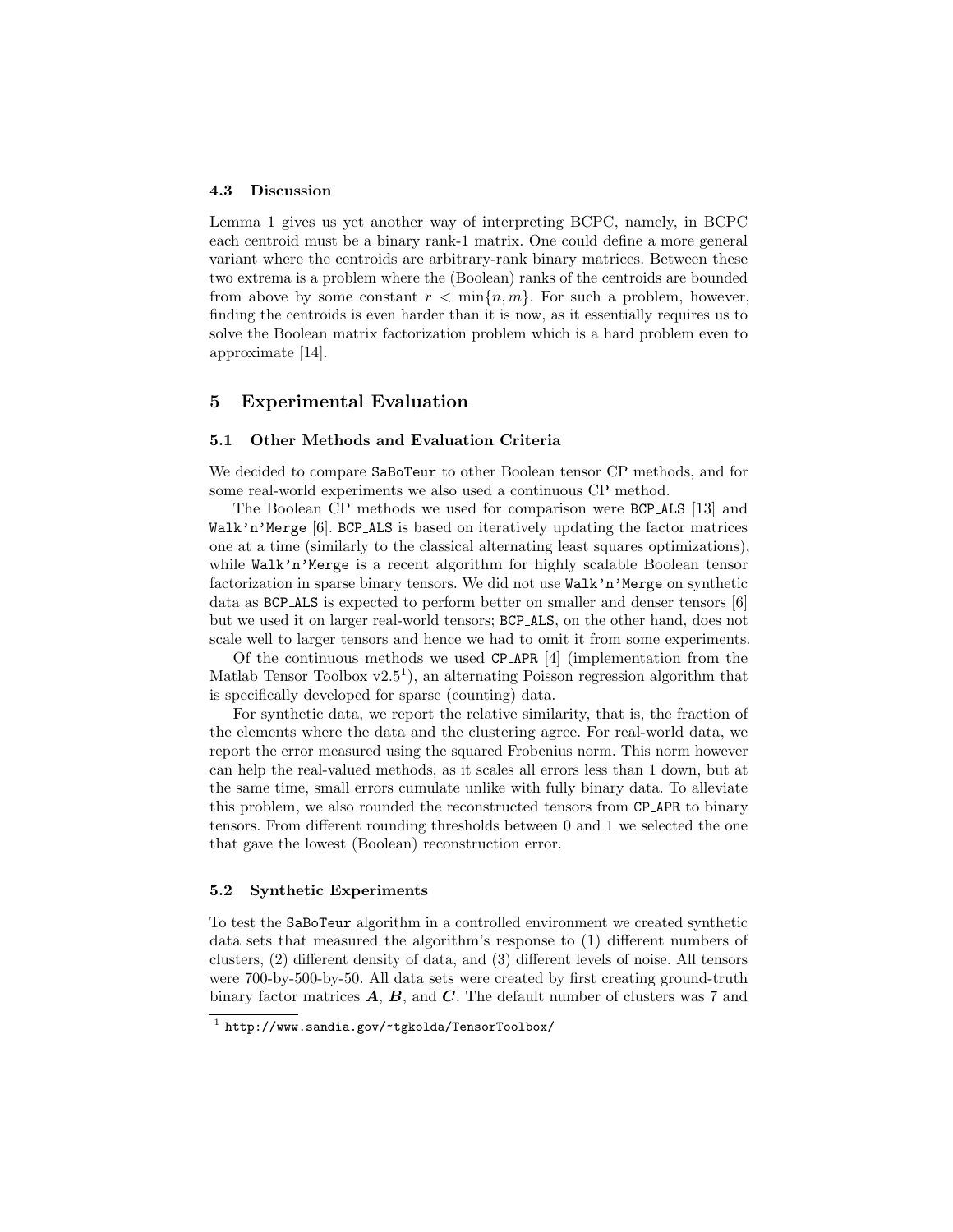

Fig. 1. Synthetic experiment results. Markers are at the mean over five random tensors and the width of the errorbars is twice the standard deviation.

the default density of  $\boldsymbol{A}$  and  $\boldsymbol{B}$  was 0.2. A symmetric random noise was applied to the tensor and flipped 4% of the elements by default.

We varied each of the three features one at a time keeping the others in their default values, and created 5 random copies on each parameter combination. The results we report are mean values over these five random copies. In all experiments, the number of clusters (or factors) was set to the true number of clusters used to create the data. The number of re-samples in SaBoTeur was set to  $r = 20$  in all experiments. We only used BCP\_ALS to compare against in the synthetic experiments.

Varying the number of clusters. The number of clusters varied from 3 to 15 with steps of 2. The results are shown in Figure 1a. Perhaps the most surprising result here is how much better SaBoTeur is compared to BCP ALS, especially given that SaBoTeur's answer is a valid Boolean CP decomposition.

Varying the density. The density of the factor matrices varied from 10\% to 30\% with steps of 5%. The results can be seen in Figure 1b. Again SaBoTeur is better than BCP ALS: it has gradually declining slope for increased density, whereas BCP ALS's results dive much faster.

Varying the noise. In the final synthetic experiment, we varied the noise level between 2% and 10% with steps of 2%. As is to be expected, increasing the noise decreases the results of both algorithms. Both algorithms exhibit roughly linear decrease in the similarity w.r.t. noise level, but SaBoTeur is again consistently the better of the two (results not shown).

Scalability. SaBoTeur is implemented in Matlab<sup>2</sup> and we run the scalability tests on a dedicated machine with 8 Intel Xeon E5530 2.4GHz processors and 48GB

 $\frac{2}{\pi}$  The code is available from http://www.mpi-inf.mpg.de/~pmiettin/btc/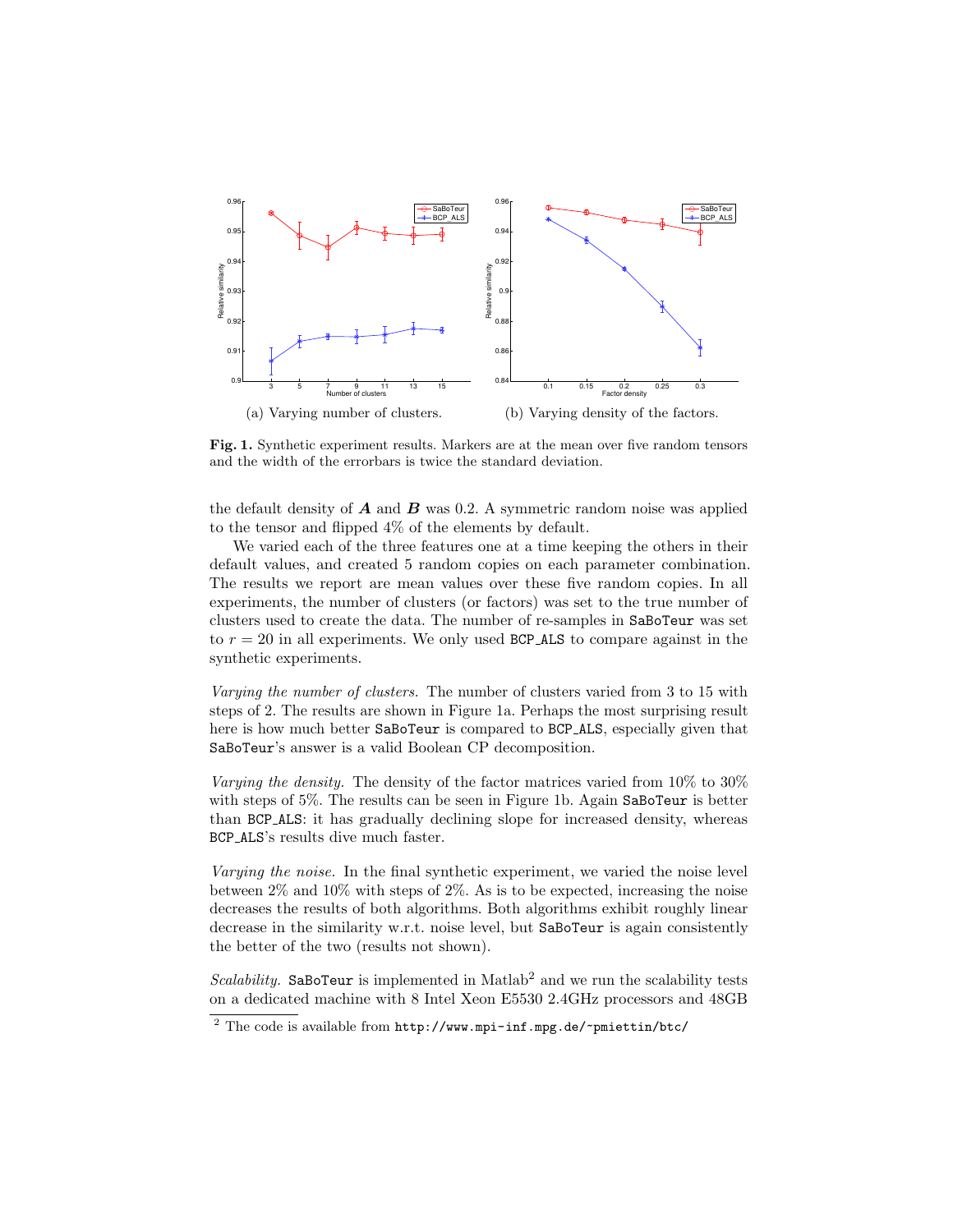

Fig. 2. Scalability experiment results. Markers are at the mean over five random tensors and the width of the errorbars is twice the standard deviation.

of main memory. All reported times are wall-clock times. For these experiments, we created a new set of tensors. First, we tested the effect the number of clusters has to the algorithm. The data was 400-by-400-by-80 and the number of clusters varied from 10 to 40 with steps of 10. As can be seen in Figure 2a, we observe that the algorithm scales almost-linearly with the number of clusters. The slight non-linearity is due to the increasing number of non-zeros in the data in higher values of  $k$ . For the second experiment, we varied the dimensionality of the first and second mode between 200 and 800 with steps of 200. The results can be seen in Figure 2b, where we observe close-to-quadratic behavior, in line with the theoretical running time of the algorithm.

Discussion. The synthetic experiments confirm that SaBoTeur is capable of recovering the latent cluster structure from the synthetic data sets. Arguably the most surprising result of the synthetic experiments was that SaBoTeur was consistently better than BCP ALS, even though the latter has more freedom to obtain better solutions.

## 5.3 Real-World Data

Datasets and earlier experiments. We tested SaBoTeur with three real-world data sets: The Resolver data contains entity–relation–entity tuples from the TextRunner open information extraction algorithm<sup>3</sup> [15]. A sample of size 343-by-360-by-200 (entity-by-entity-by-relation) was used for the experiments. The  $\mathsf{Enron}$  data<sup>4</sup> (146-by-146-by-38) contains information about who sent e-mail to whom (rows and columns) per months (tubes). The  $TracePort$  data set<sup>5</sup> (10 266-by-8 622-by-501)

 $\frac{3}{1}$  http://www.cis.temple.edu/~yates/papers/jair-resolver.html

 $\frac{4}{\pi}$  http://www.cs.cmu.edu/~enron/

 $^5$  http://www.caida.org/data/passive/passive\_2009\_dataset.xml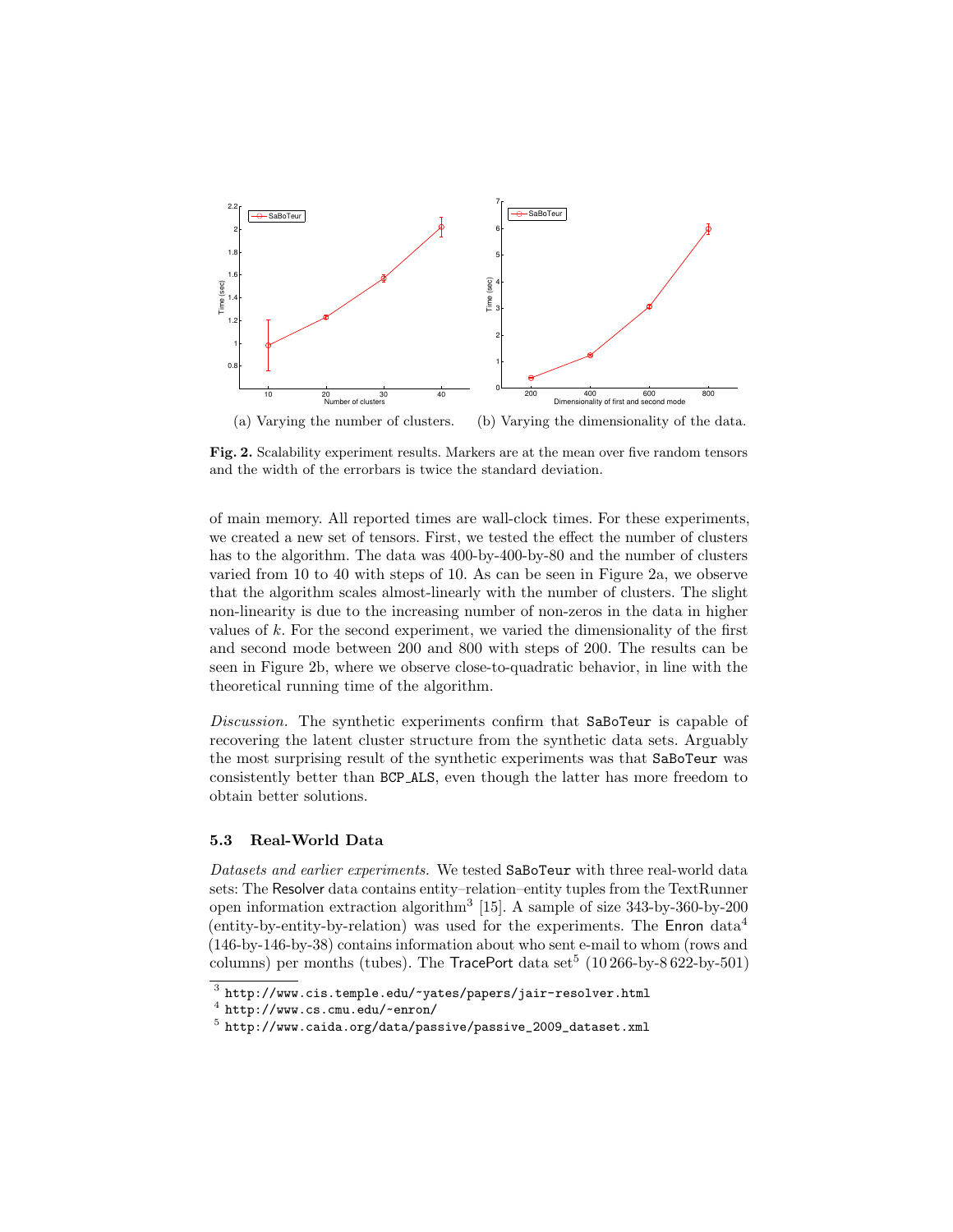Table 1. Reconstruction errors rounded to the nearest integer. '—' denotes that the experiment was not conducted. Part of the results are from [6] and [13].

| Algorithm         |      | Enron TracePort Resolver |      |
|-------------------|------|--------------------------|------|
| SaBoTeur          | 1765 | 10946                    | 1488 |
| <b>BCP_ALS</b>    | 1850 |                          | 1492 |
| Walk'n'Merge 1753 |      | 10968                    |      |
| CP_APR            | 1619 | 11069                    | 1497 |
| $CP_APR_{0/1}$    | 1833 | 11 1 21                  | 1543 |

contains anonymized passive traffic traces (source and destination IP and port numbers) from 2009. With Enron and TracePort data sets, for Walk'n'Merge. CP APR and ParCube we used the results from [6]. The results for BCP ALS and Resolver are from [13]. The number of clusters/factors was set to  $k = 15$  except for Enron data, for which it was  $k = 12$ .

Results. The results with the real-world data sets can be seen in Table 1. SaBoTeur continues its impressive results, being roughly on par with the other binary methods and with TracePort even better than the continuous method, CP APR. In conjunction with what we observed in the synthetic setting, SaBoTeur consistently outperforms BCP ALS despite solving a more restricted problem.

## 6 Conclusions and Future Work

We have studied the problem of clustering one mode of a 3-way binary tensor while simultaneously reducing the dimensionality in the two other modes. This problem bears close resemblance to the Boolean CP tensor decomposition, but the additional clustering constraint makes the problem significantly different. The main source of computational complexity, the consideration of overlapping factors in the tensor decomposition, does not play a role in BCPC. This lets us design algorithms with provable approximation guarantees better than what is known for the Boolean matrix and tensor decompositions.

Our experiments show that the algorithm for BCPC, SaBoTeur, is better than the dedicated (Boolean) tensor decomposition algorithms in building a Boolean CP decomposition of a tensor. Sometimes SaBoTeur also outperforms continuous methods for non-Boolean CP decomposition.

The essential piece, the maximum-similarity binary rank-1 approximation achieves an approximation ratio of 0.828 in  $O(nm \min\{n, m\})$  time, and with that dominates the running time. Faster algorithms for the rank-1 approximation (with better approximation guarantees) would have an instant impact on SaBoTeur.

For the rank-1 approximation, the running time of  $O(nm \min\{n, m\})$  is ascribed to the fact that every row of  $X$  (resp. every column if  $n < m$ ) is tried as candidate. Because  $a^*b^T$  already agrees with the optimal solution in rows where  $a^*$  is zero, it would be enough to take the non-zero elements into account rather than the complete rows. This modification is in particular beneficial to